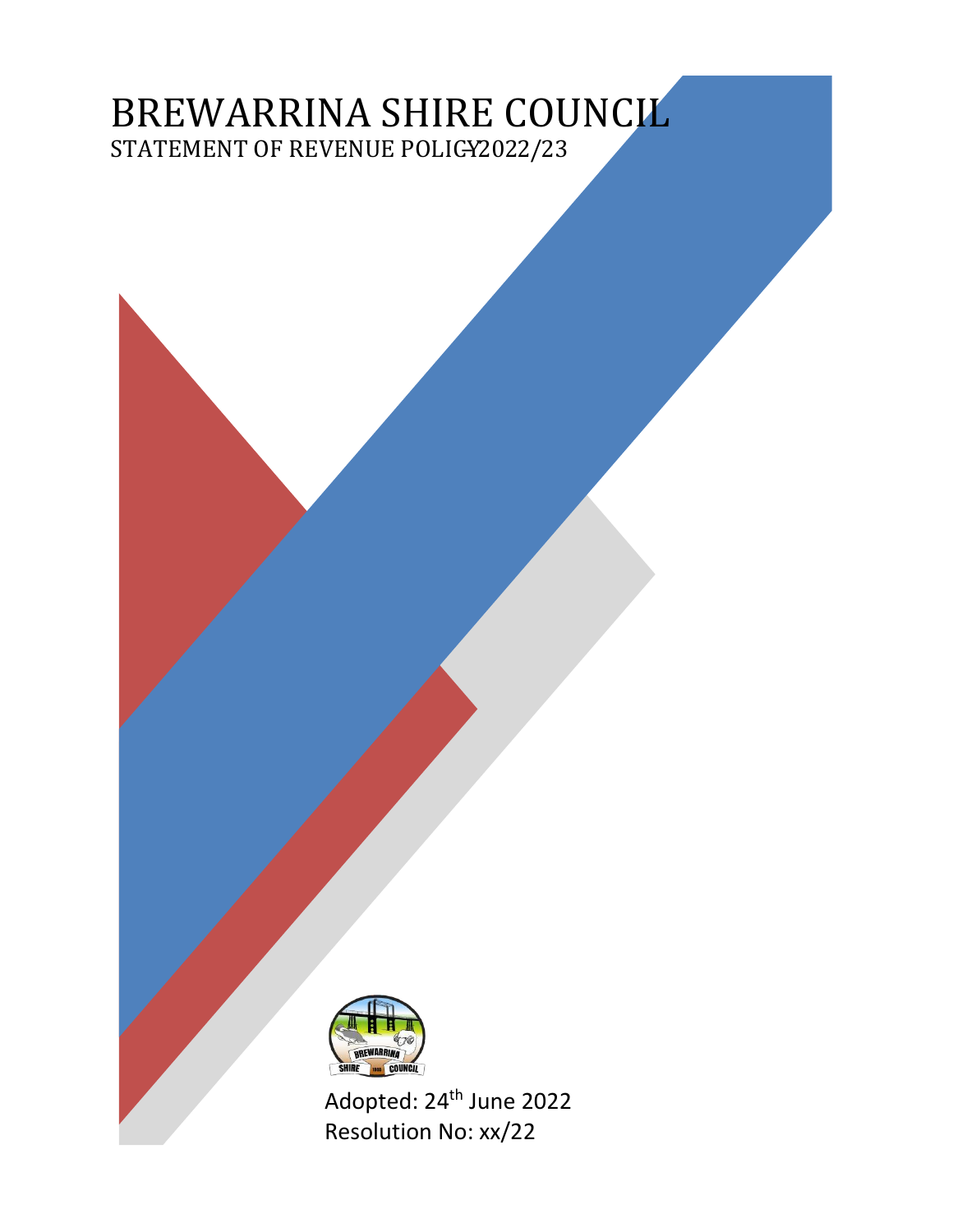# **STATEMENT OF REVENUE POLICY**

Pursuant to Section 491 of Local Government Act 1993, Council obtains its income from a range of sources including:

- Rates
- Charges
- Fees
- Private Works
- Grants
- Contributions
- Loan borrowing
- Interest on Investments

Council will ensure all rates, fees and charges will be applied equitably. Council supports the user pay principle in assessing the levying of fees and charges and the amounts to which they are set, this is balanced with the needs of those in the community for whom it would impose undue hardship.

The estimated yields of rates are calculated on a 0.7% of Rate Peg increase, this is the maximum percentage rates increase specified by the Minister. A general revaluation of land in Brewarrina Shire took place in 2019. The total land values as at 1 July 2021 will be approximately \$316 million, an overall increase of \$36 million over values determined at 1 July 2016 which was approximately 281 million.

#### **Rates Statement**

All rateable land must be categorised as residential, farmland, mining or business. Council may create sub categories within this classification if necessary.

#### **Residential**

Land is categorised as residential if:

- The main use is for residential accommodation (but not as a hotel, motel, guesthouse, boarding house, lodging house or nursing home).
- It is vacant land zoned for residential purposes.
- It is rural residential land.

#### **Residential-Brewarrina**

• All residential land within the Zone RV5 (villages) and R5 (Large Lot Residential) under the Brewarrina Local Environment Plan 2012.

#### **Residential-Other**

• All residential land in the Shire not contained in the designated schedule area, including land categories "Rural Residential" by definition under the Local Government Act, 1993.

The definition of Rural Residential Land is reproduced below: **"rural residential land"** means land that: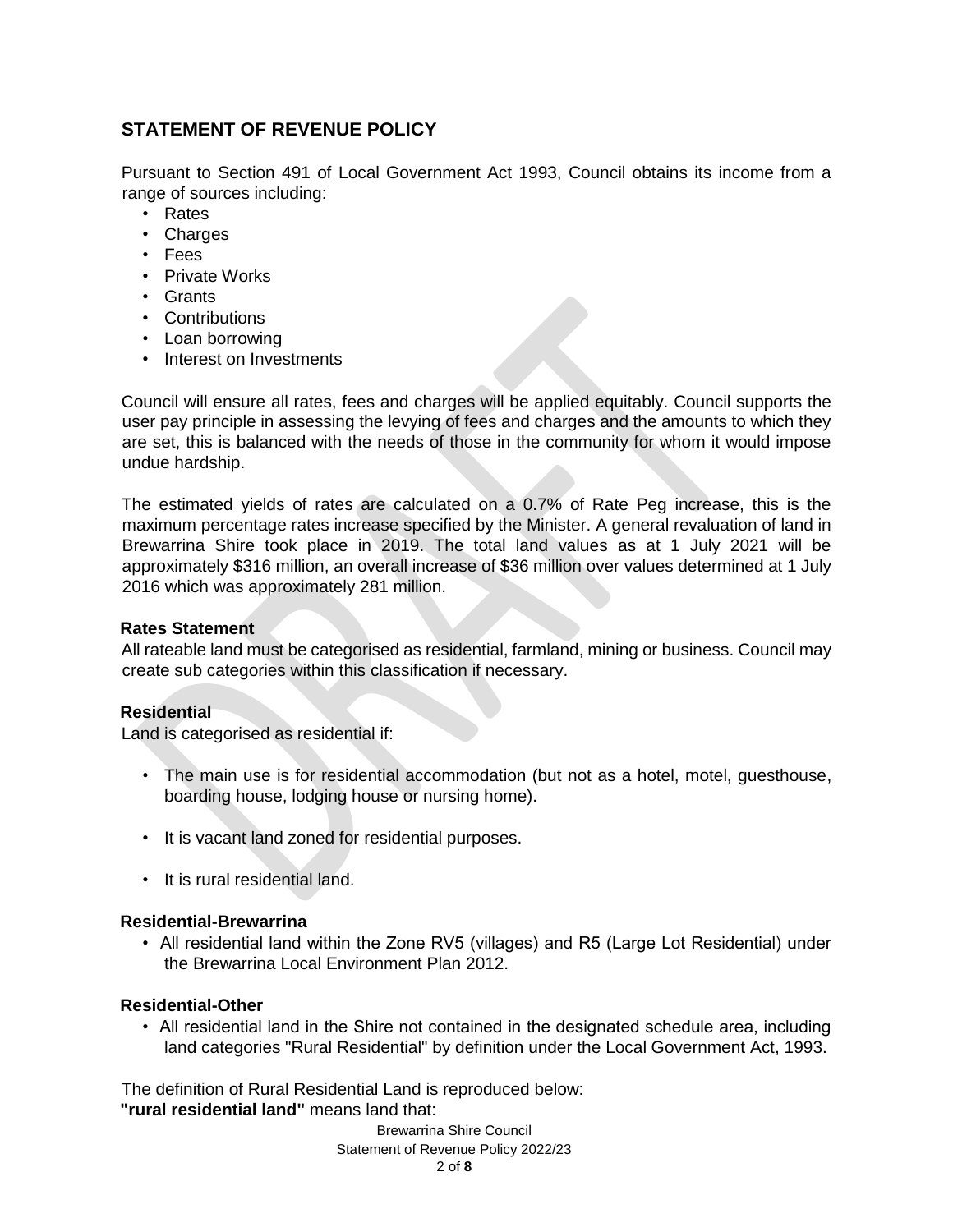- a) Is the site of a dwelling; and
- b) Is not less than 2 hectares and not more than 40 hectares in area; and c) Is either:

i) not zoned or otherwise designated for use under an environmental planning instrument; or ii) zoned or otherwise designated for use under such an instrument for non-urban purposes; and

d) Does not have a significant and substantial commercial purpose or character.

#### **Farmland**

Land is categorised as farmland if its main use is for commercial farming e.g. grazing, animal feedlots, dairying, pig farming, poultry farming, bee keeping, forestry, oyster or fish farming, or growing crops for profit.

Rural residential land is not categorised as farmland.

#### **Farmland - Intensive Agriculture**

**•** All farmland used in the pursuit of intensive agriculture including poultry farms, piggeries, cattle feedlots and commercial orchards or viticulture.

#### **Farmland - Other**

**•** All land used for the dominant purpose of farming excluding Intensive Agriculture.

#### **Business**

• Land is categorised as business if it cannot be categorised as farmland, residential or mining. The main land uses in the business category are commercial and industrial.

# **Business - Brewarrina**

• All land within the boundaries set out in the schedule referred to in the residential section above.

# **Business - Other**

• All land not categorised as farmland, residential or in the above-referred Brewarrina township schedule area.

#### **Mining**

- Land is categorised as mining if it is land within a parcel of rateable land valued as one assessment and its dominant use is for a coal mine or metalliferous mine.
- The whole Shire area

# **Rates Ordinary**

#### **Minimum Rate and Ad Valorem**

The ordinary rates for 2022/23 are as follows:

| Category    | Sub-category      | <b>Ad valorem Amount</b><br>$C$ in $S$ | <b>Minimum Rate</b> | <b>Rate Yield \$</b> |
|-------------|-------------------|----------------------------------------|---------------------|----------------------|
| Farmland    |                   | 0.3389                                 | 83.50               | 999,819.86           |
| Residential | <b>Brewarrina</b> | 2.67659                                | 138.50              | 83,930.62            |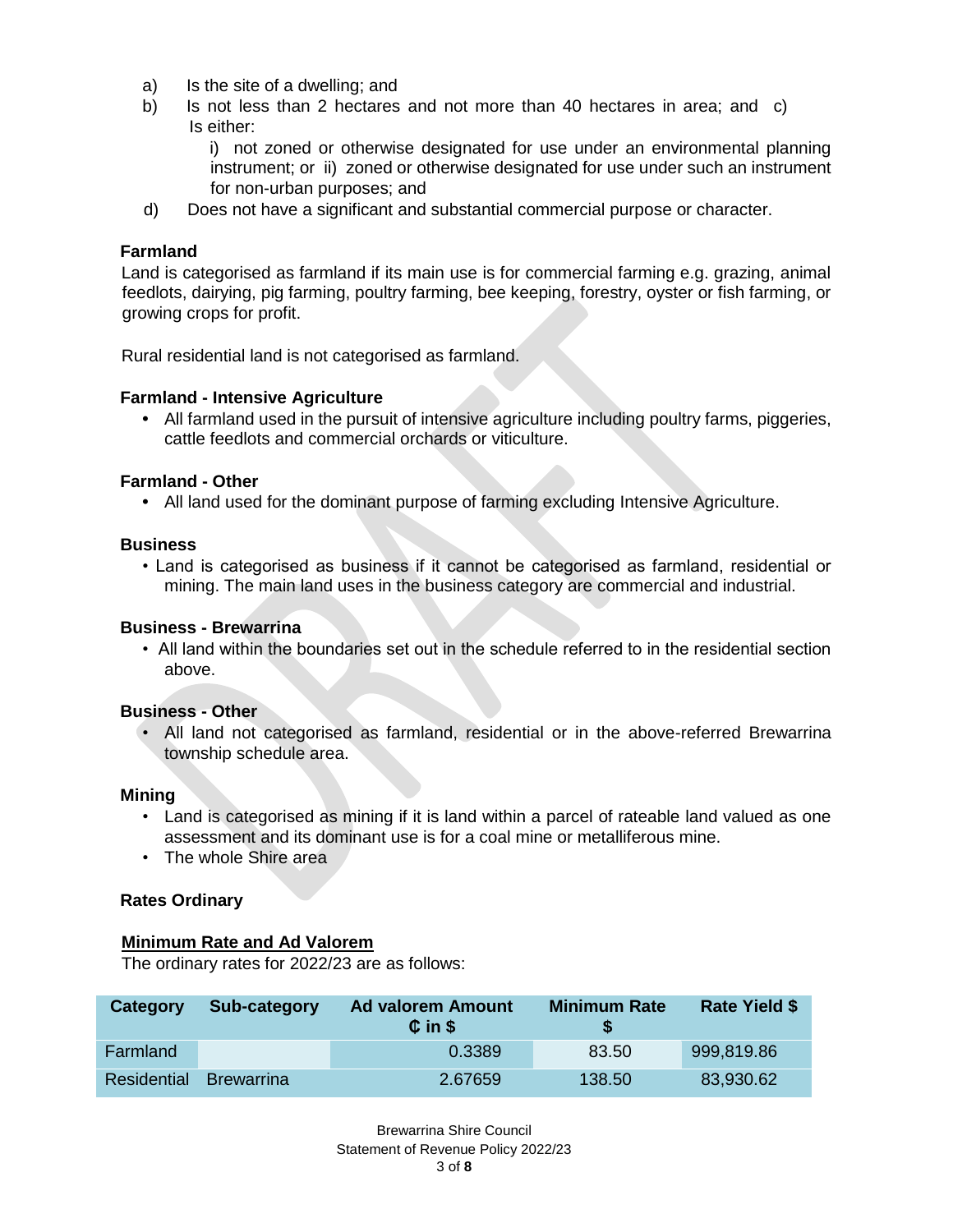|                 | Goodooga          | 11.6006 | 109.50 | 10,265.41 |
|-----------------|-------------------|---------|--------|-----------|
|                 | Angledool         | 0.8942  | 83.50  | 6,808.98  |
|                 | Gongolgon         | 0.68574 | 83.50  | 1,087.72  |
| <b>Business</b> | <b>Brewarrina</b> | 2.7809  | 138.50 | 19,581.56 |
|                 | Goodooga          | 12.8328 | 109.50 | 983.81    |

#### **Interest on Overdue Rates**

Council proposes to charge interest on overdue rates at a rate of 6.0% per annum.

#### **Annual Charges**

Council provides a range of services on an annual basis for which it charges an annual charge:

- Water Supply;
- Sewerage Services; Domestic Waste; and
- Other Waste.

#### **Water Access and Usage Charges**

Section 552(1)(b) of the *Local Government Act 1993* prescribes that Council can charge for a water service on "*land that is situated within 225 metres of a water pipe of the council whether the land has a frontage or not to the public road (if any) in which the water pipe is laid, and although the land is not actually supplied with water from any water pipe of the council."*

Those properties connected to the water supply will be charged an access fee based on the size of the connection.

Those properties not connected to the water supply will be charged an access fee equal to a 20mm connection.

Brewarrina Shire Council implemented a new water management system to conserve water in 2012. All residential, commercial and Council properties now have water meters installed on their filtered water connection.

Unfiltered water is not metered however a common access charge is applied to all properties. To ensure best practice, Council has reviewed its fee structure and increased fees associated with 50mm or greater sized water connections to ensure cost recovery for water usage.

**Filtered Water Access Charge:** The access charge is calculated annually. It is made up of approximately 50% of the total cost required per year to supply filtered (potable) water to Brewarrina Shire Council residents.

**Usage Charge:** The usage charge is calculated and charged half yearly. You will be charged a set price for each kilolitre of water used. The charge associated with this is linked directly to how much filtered (potable) water is used by the householder.

**Raw Water Access Charge:** The raw water access charge is calculated annually. The charge is calculated to provide sufficient funds for Council to operate maintain and repair the raw water supply infrastructure.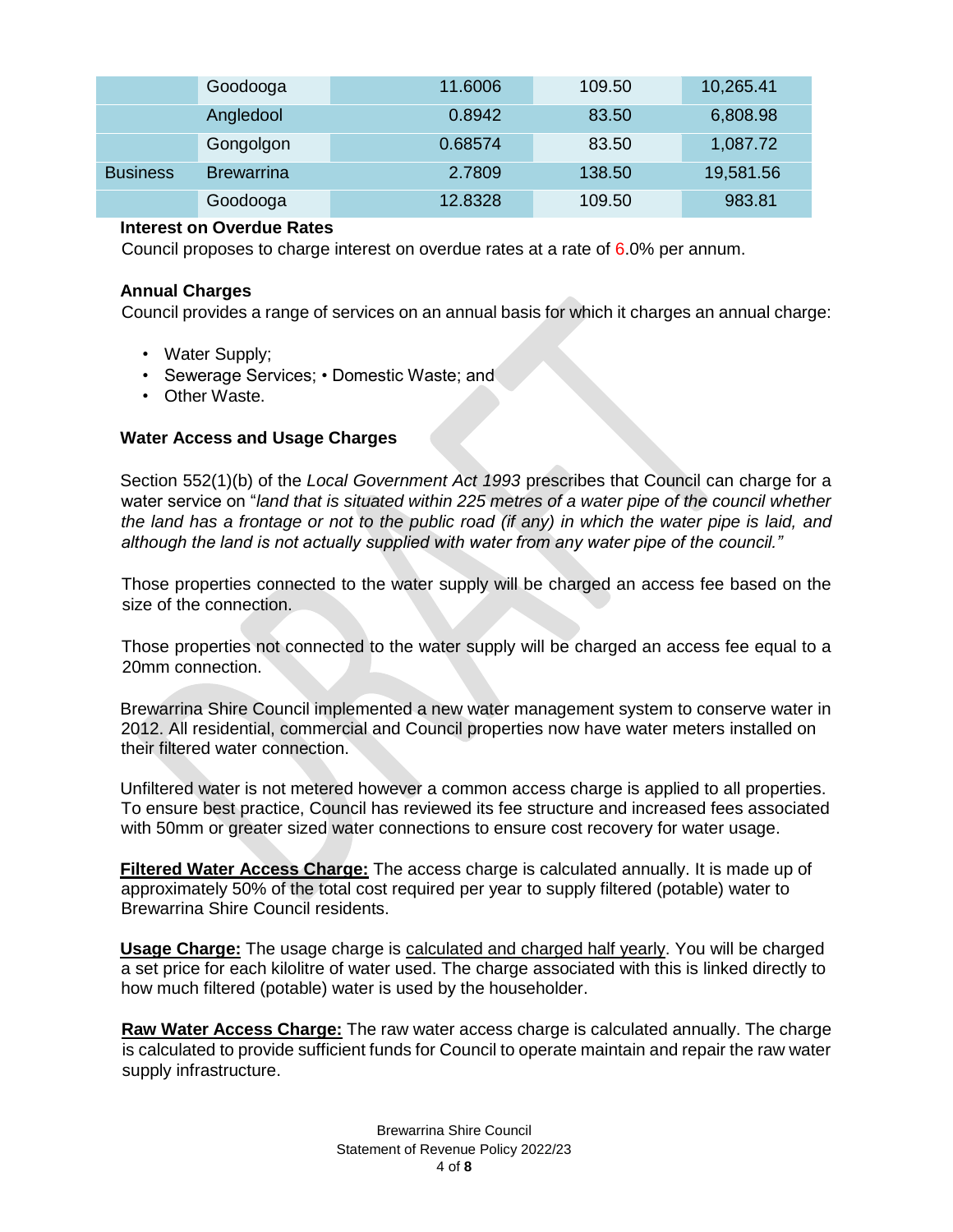# **Angledool Water Charge**

Council secured funds in 2015, under the NSW DPI Office of Water's Restart NSW, "Water Security for Regions Round One Program" for the construction of a town bore in the village of Angledool. Council held community consultation meetings with Angledool residents to discuss the management of the bore, proposed reticulation system, charges associated with this new infrastructure and the formation of an advisory committee to enable residents to have input in the operation of the bore.

As a result in September 2015, Council resolved to set up a 355 Committee to consist of representatives of both Council and elected community members. The purpose of this Committee is to:

- 1. To promote optimum usage of the Angledool Bore for domestic use.
- 2. To care for and maintain the facility, through responsible day to day management
- 3. To ensure the Angledool Bore is managed effectively and efficiently into the future

The Angledool Water Supply is a new water reticulation system and consequently Council is required to establish an Angledool Water Supply District and fix annual charges with respect there to.

# **Under (Local Government (General) Regulations 2005)**

# *Section 260 Council may establish committees*

- *(1) A council may, by resolution, establish such committees as it considers necessary.*
- *(2) A committee is to consist of the mayor and such other councillors as are elected by the councillors or appointed by the council.*
- *(3) The quorum for a meeting of a committee is to be:*
- *(a) such number of members as the council decides, or*
- *(b) if the council has not decided a number-a majority of the members of the committee*.

# **Section 261 Functions of committees**

A council must specify the functions of each of its committees when the committee is established, but may from time to time amend those functions

| <b>Category</b>                            | <b>Sub-Category</b>                 | <b>Charge 2022/23</b> | <b>Yield</b> |
|--------------------------------------------|-------------------------------------|-----------------------|--------------|
| <b>Brewarrina</b><br><b>Filtered Water</b> | Filtered Water Access Charge 20 mm  | 511.40                | 220,924.80   |
|                                            | Filtered Water Access Charge 25 mm  | 798.20                | 17,560.40    |
|                                            | Filtered Water Access Charge 32 mm  | 1,309.40              | 2,618.80     |
|                                            | Filtered Water Access Charge 40 mm  | 2,046.30              |              |
|                                            | Filtered Water Access Charge 50 mm  | 3,198.30              | 28,784.70    |
|                                            | Filtered Water Access Charge 80 mm  | 6,653.20              |              |
|                                            | Filtered Water Access Charge 100 mm | 12,793.60             | 25,587.20    |
| <b>Brewarrina Raw</b><br>Water             | Raw Water Access Charge 20 mm       | 459.50                | 191,152.00   |
|                                            | Raw Water Access Charge 25 mm       | 443.60                | 14,638.80    |
|                                            | Raw Water Access Charge 32 mm       | 1,133.40              |              |
|                                            | Raw Water Access Charge 40 mm       | 1,771.10              | 5,313.30     |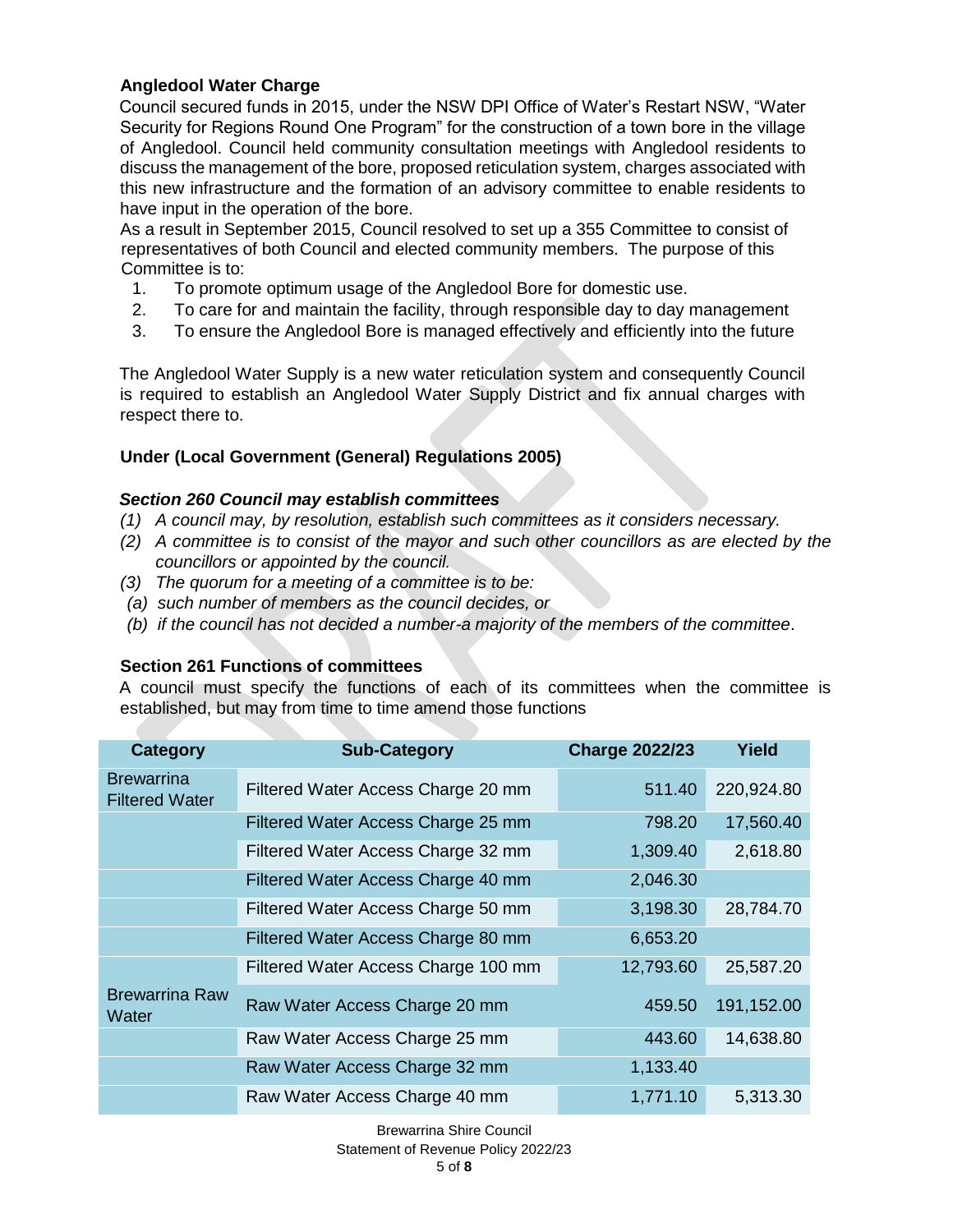|                                   | Raw Water Access Charge 50 mm                     | 2,767.20  | 52,576.80 |
|-----------------------------------|---------------------------------------------------|-----------|-----------|
|                                   | Raw Water Access Charge 80 mm                     | 5,757.90  |           |
|                                   | Raw Water Access Charge 100 mm                    | 11,073.60 | 33,220.80 |
| Goodooga<br><b>Filtered Water</b> | Filtered Water Access Charge 20 mm                | 385.30    | 40,456.50 |
|                                   | Filtered Water Access Charge 25 mm                | 600.40    | 600.40    |
|                                   | Filtered Water Access Charge 32 mm                | 986.50    |           |
|                                   | Filtered Water Access Charge 40 mm                | 1,541.60  |           |
|                                   | Filtered Water Access Charge 50 mm                | 2,409.30  | 4,818.60  |
|                                   | Filtered Water Access Charge 80 mm                | 5,009.60  |           |
|                                   | Filtered Water Access Charge 100 mm               | 9,634.10  | 9,634.10  |
| Goodooga Raw<br><b>Water</b>      | Raw Water Access Charge 20 mm                     | 414.20    | 42,662.60 |
|                                   | Raw Water Access Charge 25 mm                     | 414.20    |           |
|                                   | Raw Water Access Charge 32 mm                     | 1,180.60  | 4,722.40  |
|                                   | Raw Water Access Charge 40 mm                     | 1,656.80  |           |
|                                   | Raw Water Access Charge 50 mm                     | 2,587.30  |           |
|                                   | Raw Water Access Charge 80 mm                     | 5,383.60  |           |
|                                   | Raw Water Access Charge 100 mm                    | 10,110.60 | 10,110.60 |
| <b>Angledool Bore</b><br>Water    | Bore Water Access Charge 20mm<br>(connected)      | 399.00    | 12,369.00 |
| <b>Angledool Bore</b><br>Water    | <b>Bore Water Access Charge</b><br>(unconnected)  | 199.50    | 9,576.00  |
| Farmland<br><b>Filtered Water</b> | Filtered Water Access Charge 25 mm<br>(connected) | 798.20    | 1,596.40  |
|                                   | Filtered Water Access Charge 50 mm                | 3,198.30  | 3,198.30  |
| <b>Farmland Raw</b><br>Water      | Raw Water Access Charge 50 mm<br>(connected)      | 2,767.20  | 5,534.4   |
|                                   | Raw Water Access Charge 25 mm                     | 443.60    | 443.60    |
|                                   | Raw Water Access Charge 40 mm<br>(connected)      | 1,656.80  | 1,656.80  |
|                                   | Water Access - Angledool Unconnected              | 199.5     | 399.00    |
|                                   | Water Access - Angledool connected                | 399.00    | 1,197.00  |

# **Water Usage**

| Raw Water (Non-Residential) | Usage (50mm or greater) in excess of 1,500<br>kilolitres per annum | $2.20$ /KL |
|-----------------------------|--------------------------------------------------------------------|------------|
|                             | <b>Rrowarring Shire Council</b>                                    |            |

# Brewarrina Shire Council Statement of Revenue Policy 2022/23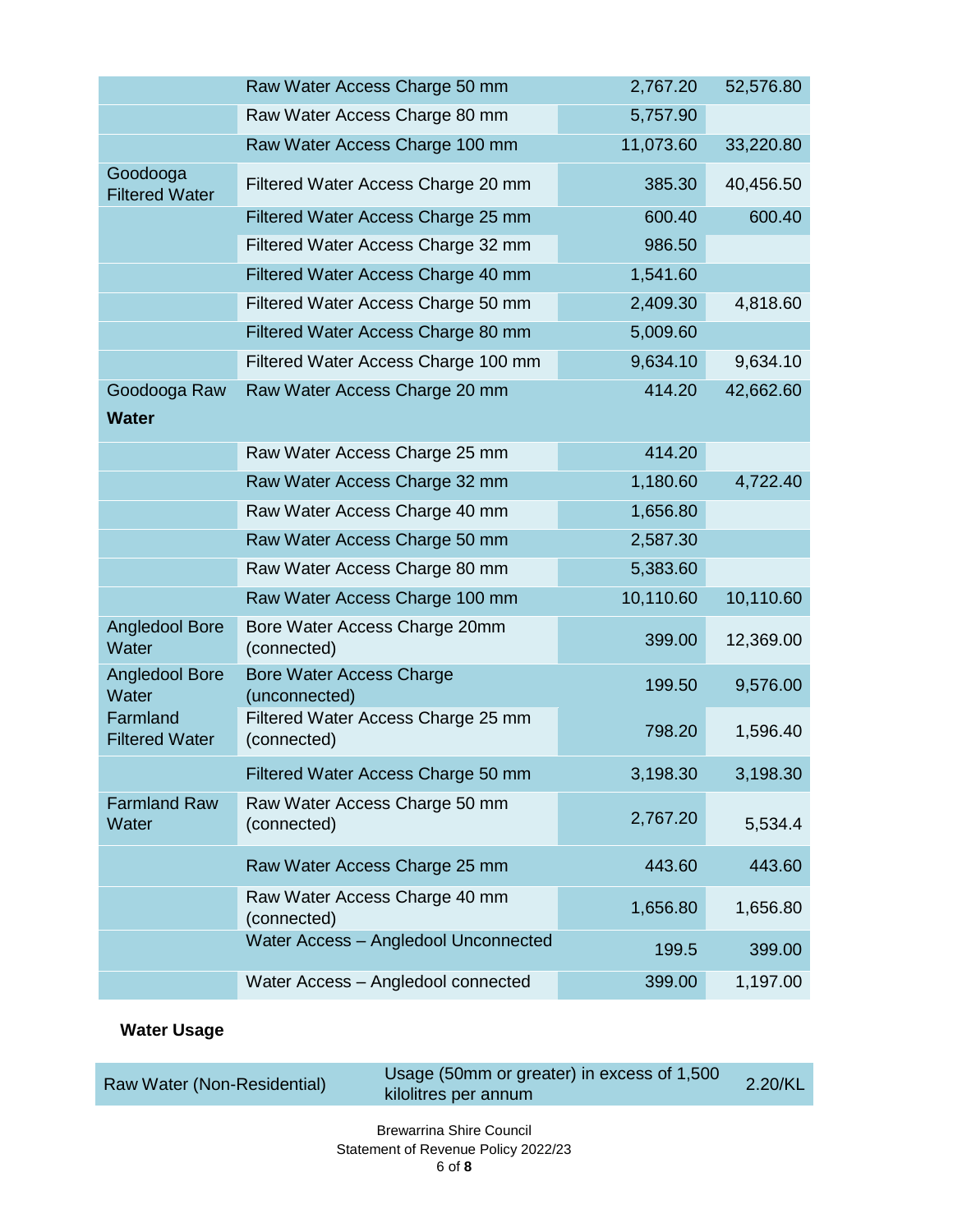| Angledool Bore Water<br>(NonPotable) | Bore Water Usage in excess of 1,000<br>kilolitres per annum | 1.35/KL |
|--------------------------------------|-------------------------------------------------------------|---------|
| <b>Filtered Water Usage</b>          | Brewarrina and Goodooga                                     | 1.35/KL |

#### **Sewerage Access Charges**

Section 552(3)(a) of the *Local Government Act 1993* prescribes that Council can charge for a sewer service on all land except "*land which is more than 75 metres from a sewer of the council and is not connected to the sewer of the council. And Section 552(3)(b) land from which sewage could not be discharged into any sewer of the council."* 

Charges for the provision of sewerage services in Brewarrina and Goodooga are calculated and charged on an annual basis.

The cost of providing the service to Goodooga is significantly higher than Brewarrina on a per capita basis and future years will see Brewarrina charges stabilize with Goodooga remaining in 'catch up ' mode.

| <b>Category</b>   | <b>Sub-Category</b>                      | <b>Charge 2022/23</b> | <b>Yield</b> |
|-------------------|------------------------------------------|-----------------------|--------------|
| <b>Brewarrina</b> | Sewer Access Charge (connected)          | 918.50                | 399,547.50   |
|                   | Sewer Access Charge multi<br>(connected) | 459.50                | 33,543.50    |
|                   | Sewer Access Charge (un-connected)       | 459.50                | 18,380.00    |
|                   | <b>Urinals</b>                           | 77.80                 | 1,478.20     |
|                   | Water closets $(3 - 5)$                  | 232.00                | 27,840.00    |
|                   | Water closets (over 5)                   | 77.80                 | 7,857.80     |
| Goodooga          | Sewer Access Charge (connected)          | 398.50                | 37,060.50    |
|                   | Sewer Access Charge multi<br>(connected) | 199.50                | 2,394.00     |
|                   | Sewer Access Charge (un-connected)       | 199.50                | 3,391.50     |
|                   | <b>Urinals</b>                           | 77.80                 | 77.80        |
|                   | Water closets $(3-5)$                    | 232.00                | 1,624.00     |
|                   | Water closets (over 5)                   | 77.80                 | 389.00       |

#### **Domestic Waste Management**

Domestic Waste Management (DWM) services include the collection, transportation and disposal of household waste. In accordance with Section 496 of the Local Government Act, 1993, Council proposes to levy an annual charge for the provision of Domestic Waste Management services on each parcel of land in Brewarrina, Goodooga and Gongolgon for which the service is available.

The charges are proposed to be increased by 2.5% in 2022/23. These charges are the minimum charges that will recoup the perceived costs of making the Domestic Waste Management service available.